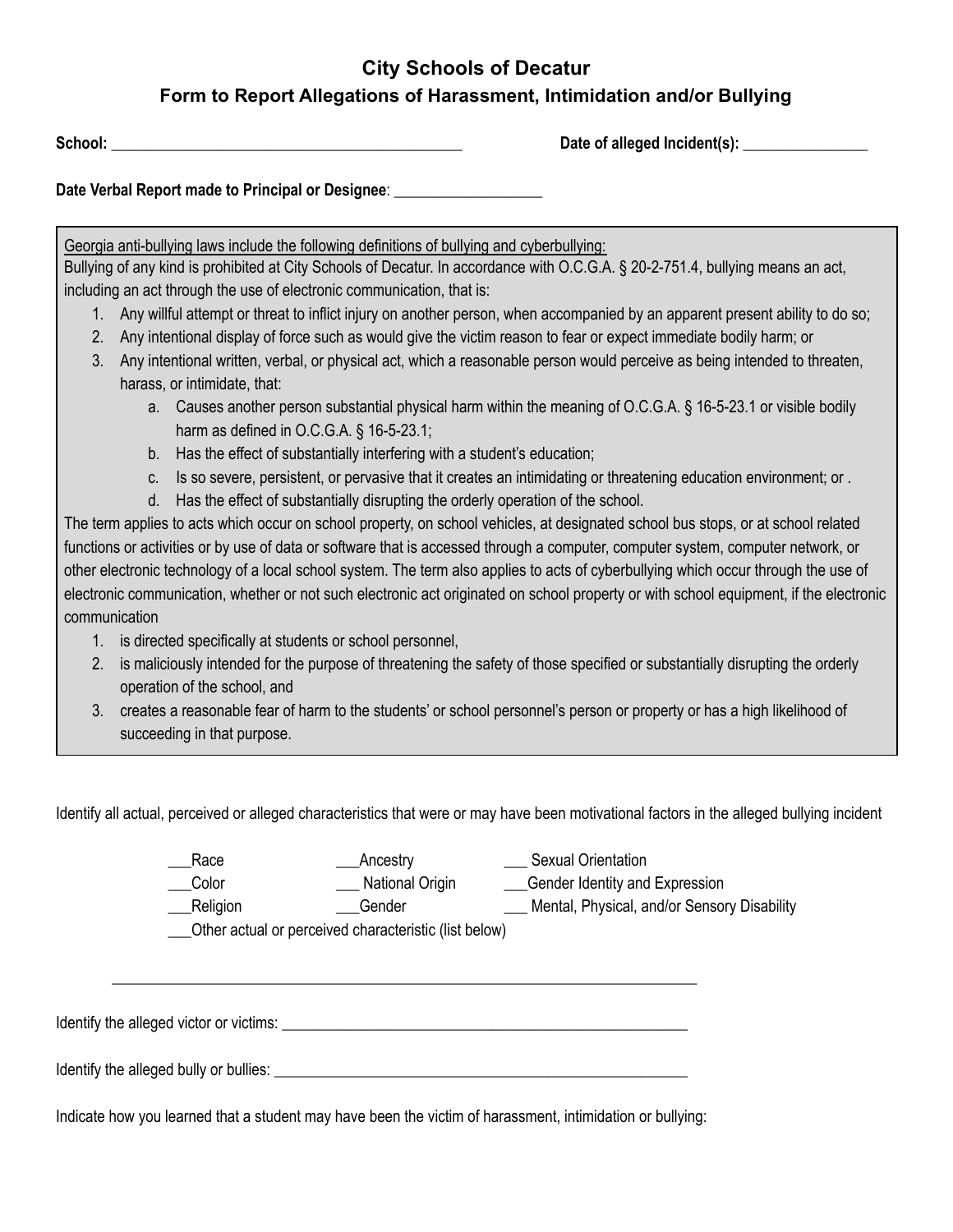Anonymous Source **Exercise Source Setting** Witnessed incident \_\_\_Informed by alleged victim \_\_\_Informed by another person (List below or attach a separate list. Identify if the person is a student, parent, staff member or other.)

List any person who you know of or have reason to believe may have relevant information; indicate if the person is a student, parent, staff member or other:

\_\_\_\_\_\_\_\_\_\_\_\_\_\_\_\_\_\_\_\_\_\_\_\_\_\_\_\_\_\_\_\_\_ \_\_\_\_\_\_\_\_\_\_\_\_\_\_\_\_\_\_\_\_\_\_\_\_\_\_\_\_\_\_\_\_\_

\_\_\_\_\_\_\_\_\_\_\_\_\_\_\_\_\_\_\_\_\_\_\_\_\_\_\_\_\_\_\_\_\_ \_\_\_\_\_\_\_\_\_\_\_\_\_\_\_\_\_\_\_\_\_\_\_\_\_\_\_\_\_\_\_\_\_

\_\_\_\_\_\_\_\_\_\_\_\_\_\_\_\_\_\_\_\_\_\_\_\_\_\_\_\_\_\_\_\_\_ \_\_\_\_\_\_\_\_\_\_\_\_\_\_\_\_\_\_\_\_\_\_\_\_\_\_\_\_\_\_\_\_\_

\_\_\_\_\_\_\_\_\_\_\_\_\_\_\_\_\_\_\_\_\_\_\_\_\_\_\_\_\_\_\_\_\_ \_\_\_\_\_\_\_\_\_\_\_\_\_\_\_\_\_\_\_\_\_\_\_\_\_\_\_\_\_\_\_\_\_

Describe the alleged harassment, intimidation, or bullying. Include any gesture, any relevant written, verbal, or physical act(s), or any electronic communication (attach additional sheets if needed.)

Location of alleged harassment, intimidation, or bullying. Check and complete all that apply:

School property - Identify:

\_\_\_School-sponsored function - Identify Location:

\_\_\_School bus - Identify:

Off school grounds - Describe:

Identify what harm you believe was or may have been caused by the alleged incident. Check all that apply, if the incident occurred multiple times, include the number of incidents to the right of the incident.

\_\_\_Substantial disruption or interference with orderly operations of the school or rights of others

- Lacktriangle physical or Emotional Harm **Matter Contract Creates a hostile educational environment**
- \_\_\_Insulting or demeaning \_\_\_Interferes with student's education

Other:  $\Box$ 

Describe in narrative form what harm you believe was caused to the student and the basis for your belief. (Attach separate sheets if necessary.)